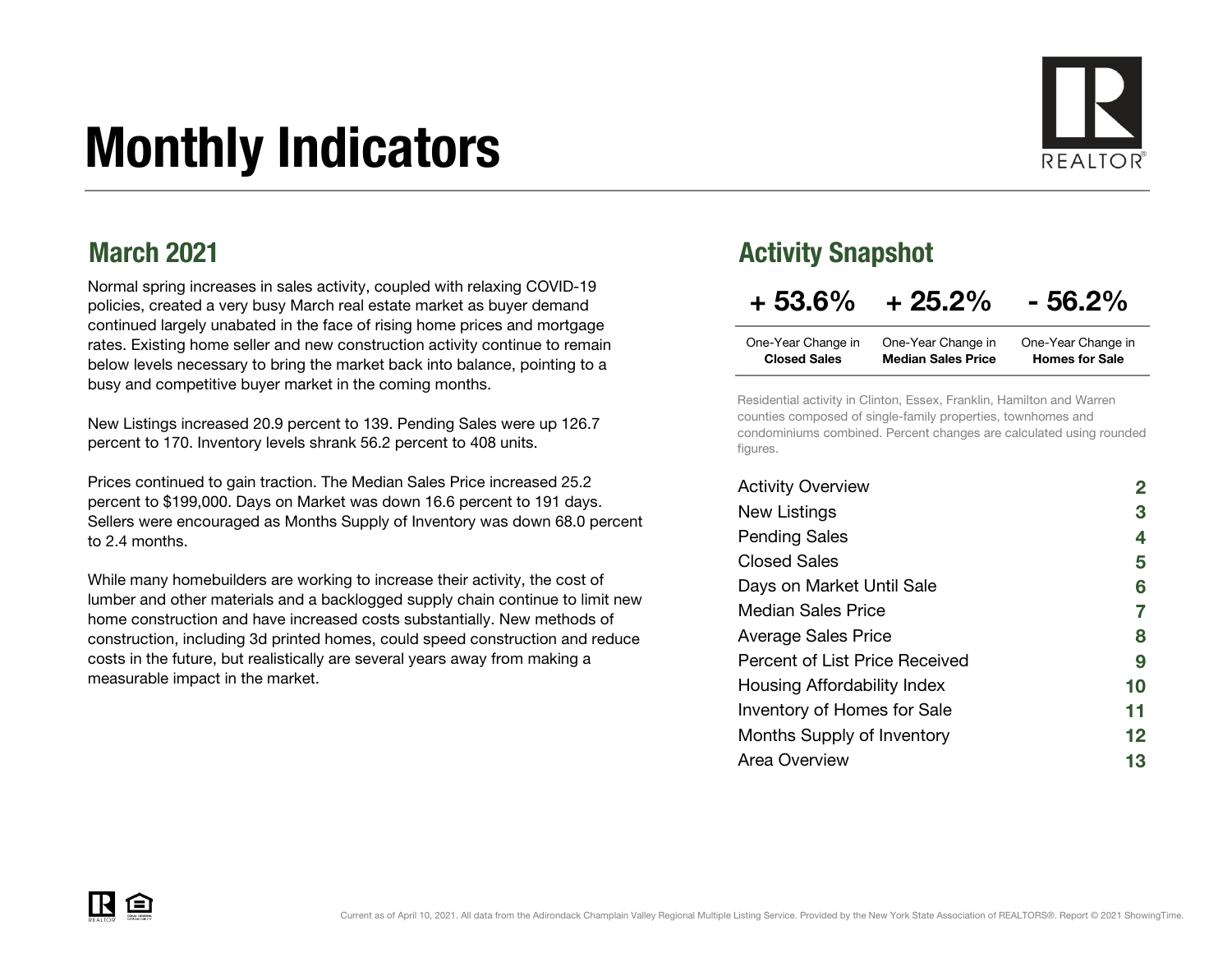## Activity Overview

Key metrics by report month and for year-to-date (YTD) starting from the first of the year.



| <b>Key Metrics</b>                 | <b>Historical Sparkbars</b>              | 3-2020    | 3-2021    | Percent Change | <b>YTD 2020 YTD 2021</b> |           | Percent Change |
|------------------------------------|------------------------------------------|-----------|-----------|----------------|--------------------------|-----------|----------------|
| <b>New Listings</b>                | $3 - 2018$<br>3-2019<br>3-2020<br>3-2021 | 115       | 139       | $+20.9%$       | 326                      | 322       | $-1.2%$        |
| <b>Pending Sales</b>               | 3-2018<br>3-2019<br>3-2020               | 75        | 170       | $+126.7%$      | 258                      | 420       | $+62.8%$       |
| <b>Closed Sales</b>                | $3 - 2018$<br>3-2019<br>3-2020<br>3-2021 | 84        | 129       | $+53.6%$       | 261                      | 357       | $+36.8%$       |
| <b>Days on Market</b>              | 3-2018<br>3-2019<br>3-2020               | 229       | 191       | $-16.6%$       | 194                      | 176       | $-9.3%$        |
| <b>Median Sales Price</b>          | 3-2018<br>3-2019<br>3-2020<br>3-2021     | \$159,000 | \$199,000 | $+25.2%$       | \$145,000                | \$190,000 | $+31.0%$       |
| <b>Avg. Sales Price</b>            | 3-2018<br>3-2019<br>$3 - 202$            | \$206,627 | \$395,156 | $+91.2%$       | \$202,165                | \$320,154 | $+58.4%$       |
| <b>Pct. of List Price Received</b> | 3-2019<br>$3 - 2018$<br>3-2020<br>3-2021 | 94.8%     | 96.5%     | $+1.8%$        | 94.0%                    | 96.2%     | $+2.3%$        |
| <b>Affordability Index</b>         | 3-2019<br>3-2020<br>$3 - 2021$<br>3-2018 | 199       | 171       | $-14.1%$       | 219                      | 179       | $-18.3%$       |
| <b>Homes for Sale</b>              | 3-2021<br>3-2018<br>3-2019<br>3-2020     | 931       | 408       | $-56.2%$       |                          |           |                |
| <b>Months Supply</b>               | $3 - 2019$<br>3-2018<br>3-2020<br>3-2021 | 7.5       | 2.4       | $-68.0%$       |                          |           |                |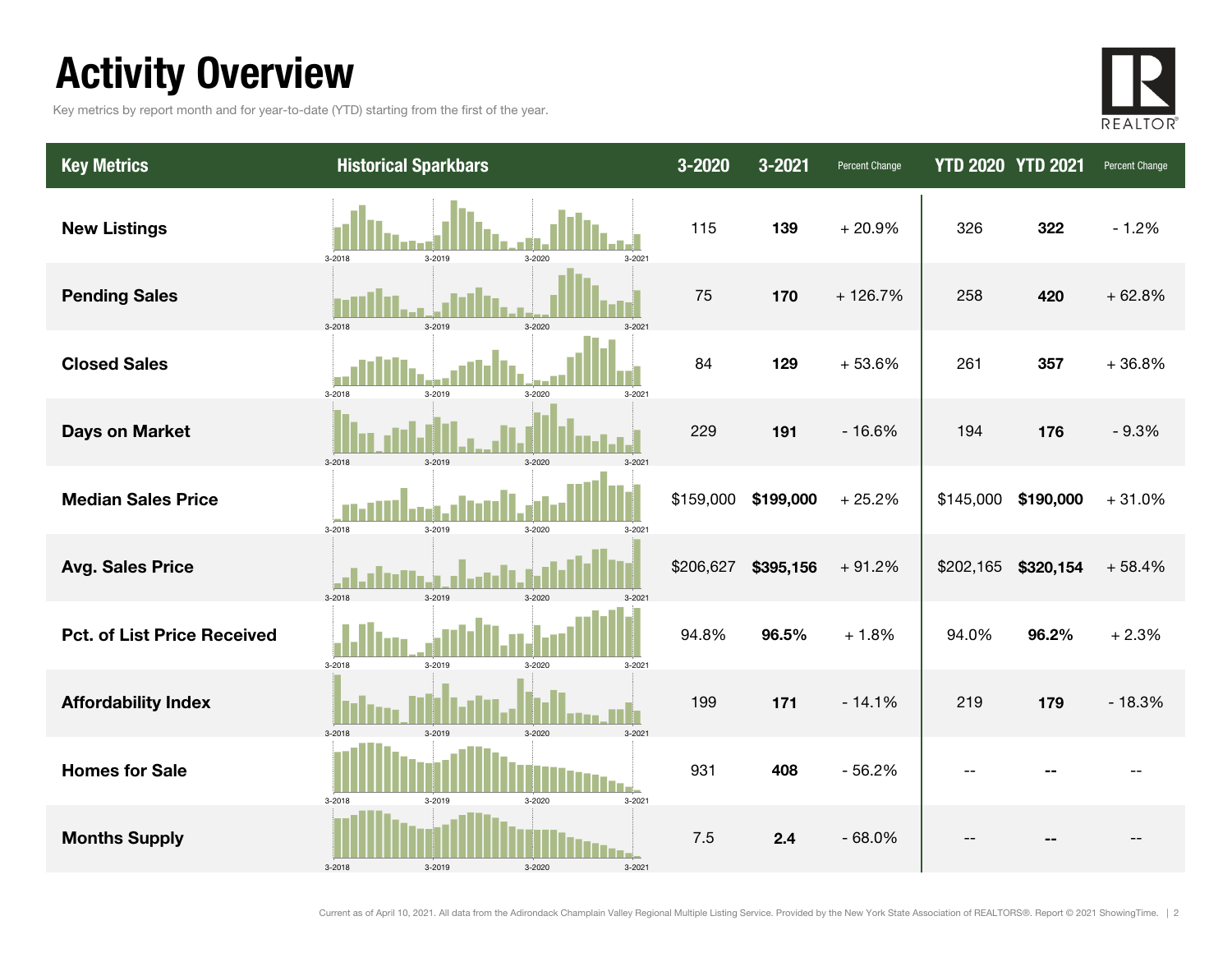## New Listings

A count of the properties that have been newly listed on the market in a given month.





| <b>New Listings</b> |     | <b>Prior Year</b> | <b>Percent Change</b> |
|---------------------|-----|-------------------|-----------------------|
| April 2020          | 80  | 215               | -62.8%                |
| May 2020            | 199 | 341               | $-41.6%$              |
| June 2020           | 284 | 294               | $-3.4\%$              |
| <b>July 2020</b>    | 242 | 273               | $-11.4%$              |
| August 2020         | 268 | 213               | $+25.8%$              |
| September 2020      | 223 | 170               | $+31.2%$              |
| October 2020        | 196 | 141               | $+39.0%$              |
| November 2020       | 146 | 97                | $+50.5%$              |
| December 2020       | 82  | 59                | $+39.0%$              |
| January 2021        | 103 | 93                | $+10.8\%$             |
| February 2021       | 80  | 118               | $-32.2\%$             |
| <b>March 2021</b>   | 139 | 115               | $+20.9%$              |
| 12-Month Avg        | 170 | 177               | $-4.0\%$              |

#### Historical New Listings by Month

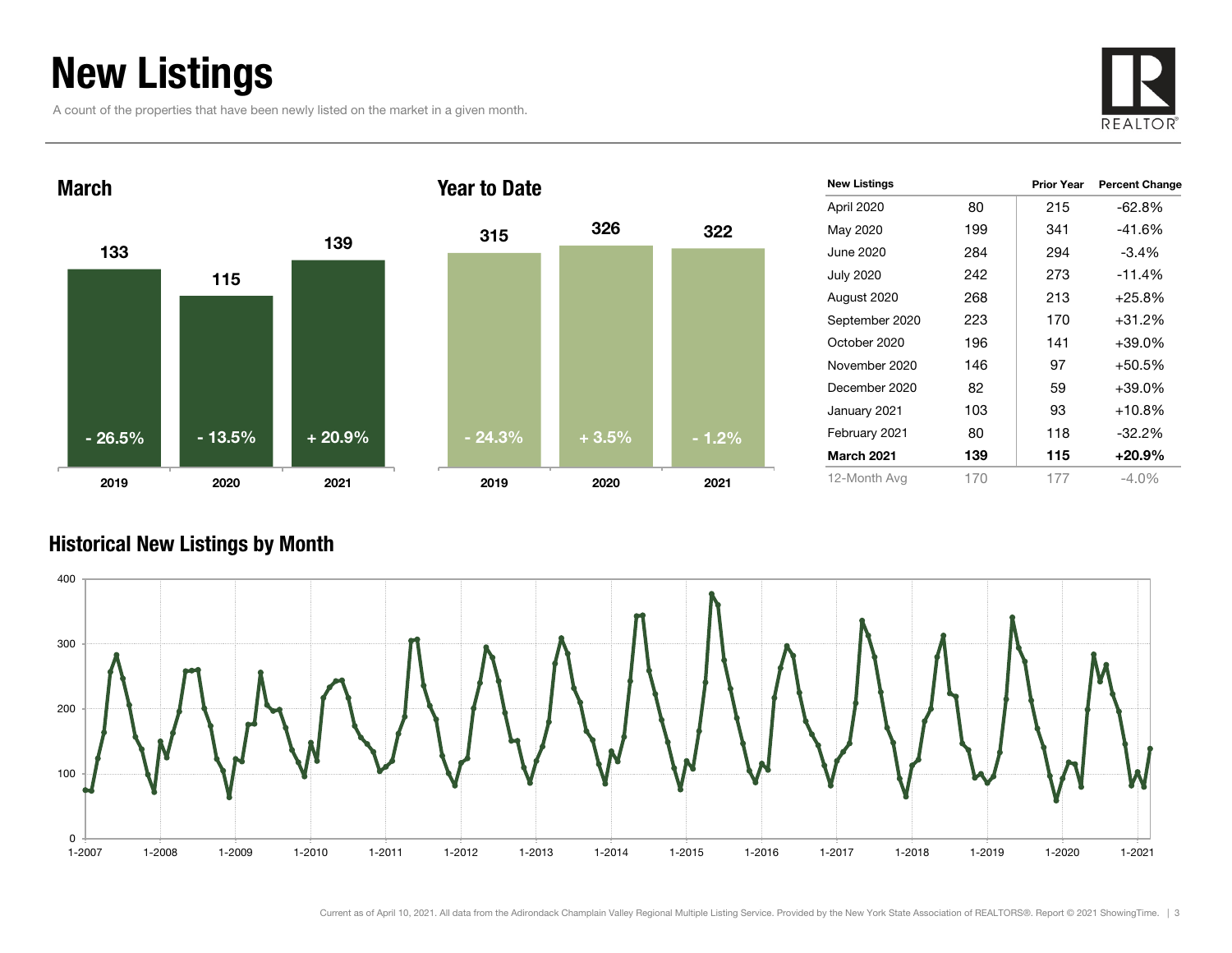### Pending Sales

A count of the properties on which offers have been accepted in a given month.





| <b>Pending Sales</b> |     | <b>Prior Year</b> | <b>Percent Change</b> |
|----------------------|-----|-------------------|-----------------------|
| April 2020           | 73  | 121               | -39.7%                |
| May 2020             | 151 | 158               | -4.4%                 |
| June 2020            | 231 | 143               | $+61.5%$              |
| <b>July 2020</b>     | 258 | 158               | +63.3%                |
| August 2020          | 235 | 182               | $+29.1%$              |
| September 2020       | 219 | 149               | $+47.0%$              |
| October 2020         | 190 | 138               | $+37.7%$              |
| November 2020        | 130 | 103               | $+26.2\%$             |
| December 2020        | 114 | 78                | +46.2%                |
| January 2021         | 128 | 102               | $+25.5%$              |
| February 2021        | 122 | 81                | +50.6%                |
| <b>March 2021</b>    | 170 | 75                | $+126.7%$             |
| 12-Month Avg         | 168 | 124               | +35.5%                |

#### Historical Pending Sales by Month

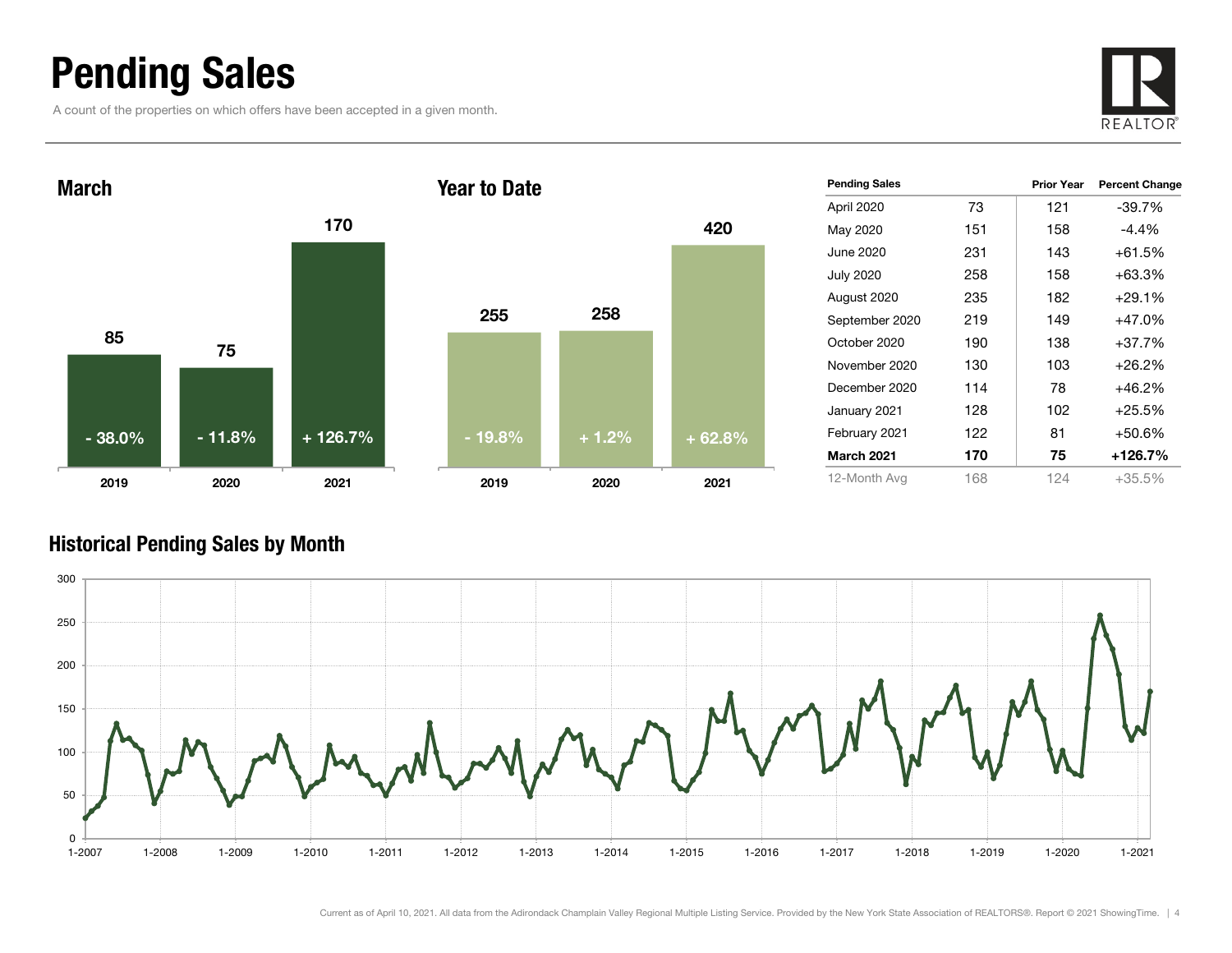### Closed Sales

A count of the actual sales that closed in a given month.





| <b>Closed Sales</b> |     | <b>Prior Year</b> | <b>Percent Change</b> |
|---------------------|-----|-------------------|-----------------------|
| April 2020          | 80  | 89                | $-10.1%$              |
| May 2020            | 97  | 115               | $-15.7%$              |
| June 2020           | 100 | 130               | $-23.1%$              |
| <b>July 2020</b>    | 159 | 143               | $+11.2%$              |
| August 2020         | 173 | 149               | $+16.1%$              |
| September 2020      | 228 | 131               | $+74.0%$              |
| October 2020        | 222 | 182               | $+22.0%$              |
| November 2020       | 187 | 148               | $+26.4%$              |
| December 2020       | 216 | 130               | $+66.2%$              |
| January 2021        | 114 | 104               | $+9.6%$               |
| February 2021       | 114 | 73                | $+56.2%$              |
| <b>March 2021</b>   | 129 | 84                | +53.6%                |
| 12-Month Avg        | 152 | 123               | +23.6%                |

#### Historical Closed Sales by Month

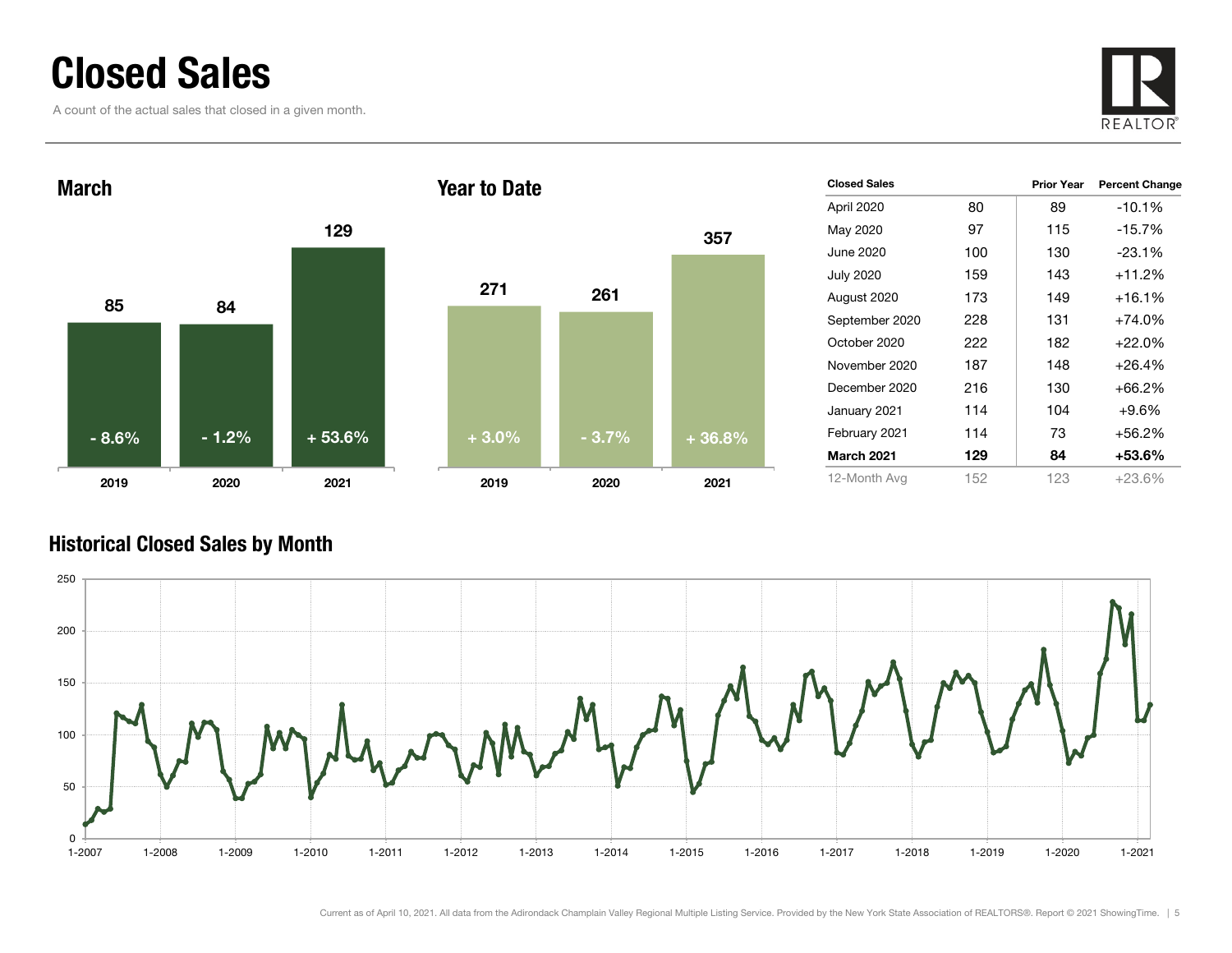### Days on Market Until Sale

Average number of days between when a property is listed and when it is closed in a given month.





| Days on Market    |     | <b>Prior Year</b> | <b>Percent Change</b> |
|-------------------|-----|-------------------|-----------------------|
| April 2020        | 222 | 205               | $+8.3%$               |
| May 2020          | 247 | 210               | $+17.6%$              |
| June 2020         | 199 | 155               | $+28.4%$              |
| <b>July 2020</b>  | 216 | 173               | $+24.9%$              |
| August 2020       | 179 | 151               | $+18.5%$              |
| September 2020    | 179 | 149               | $+20.1%$              |
| October 2020      | 167 | 168               | $-0.6%$               |
| November 2020     | 182 | 201               | $-9.5%$               |
| December 2020     | 160 | 196               | $-18.4%$              |
| January 2021      | 176 | 163               | $+8.0%$               |
| February 2021     | 159 | 199               | $-20.1%$              |
| <b>March 2021</b> | 191 | 229               | -16.6%                |
| 12-Month Avg*     | 185 | 180               | $+2.8%$               |

\* Average Days on Market of all properties from April 2020 through March 2021. This is not the average of the individual figures above.



#### Historical Days on Market Until Sale by Month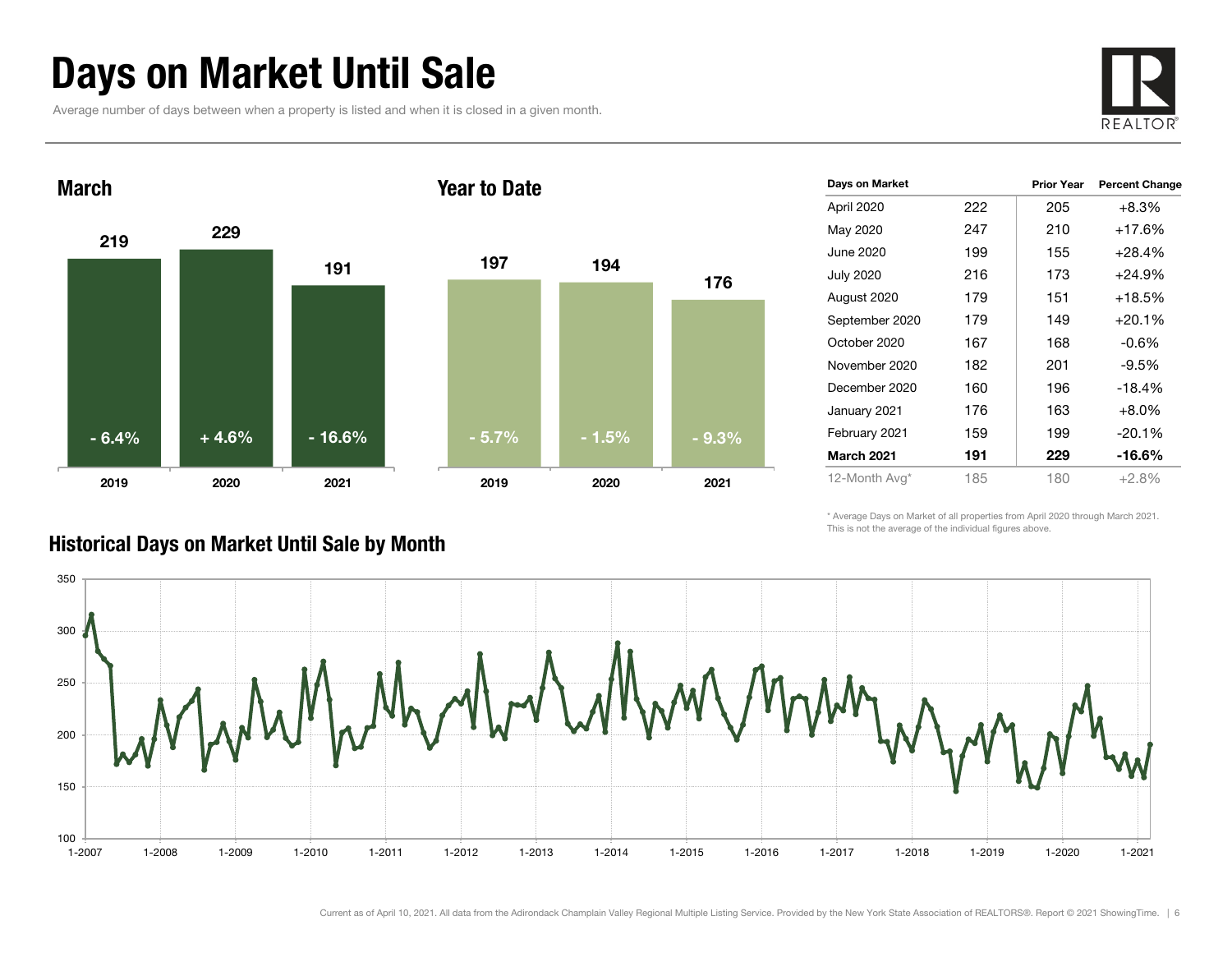### Median Sales Price

Point at which half of the sales sold for more and half sold for less, not accounting for seller concessions, in a given month.

Year to Date



March





| <b>Median Sales Price</b> |           | <b>Prior Year</b> | <b>Percent Change</b> |
|---------------------------|-----------|-------------------|-----------------------|
| April 2020                | \$170,000 | \$129,160         | +31.6%                |
| May 2020                  | \$150,000 | \$149,900         | $+0.1\%$              |
| June 2020.                | \$155,000 | \$171,450         | -9.6%                 |
| <b>July 2020</b>          | \$199,900 | \$159,950         | $+25.0\%$             |
| August 2020               | \$200,000 | \$153,000         | +30.7%                |
| September 2020            | \$204,750 | \$159,900         | $+28.0\%$             |
| October 2020              | \$209,000 | \$158,400         | +31.9%                |
| November 2020             | \$229,900 | \$185,500         | +23.9%                |
| December 2020             | \$195,750 | \$176,595         | +10.8%                |
| January 2021              | \$196,763 | \$129,575         | +51.9%                |
| February 2021             | \$181,000 | \$149,000         | +21.5%                |
| March 2021                | \$199,000 | \$159,000         | +25.2%                |
| 12-Month Med*             | \$195,251 | \$158,900         | $+22.9%$              |

\* Median Sales Price of all properties from April 2020 through March 2021. This is not the average of the individual figures above.



#### Historical Median Sales Price by Month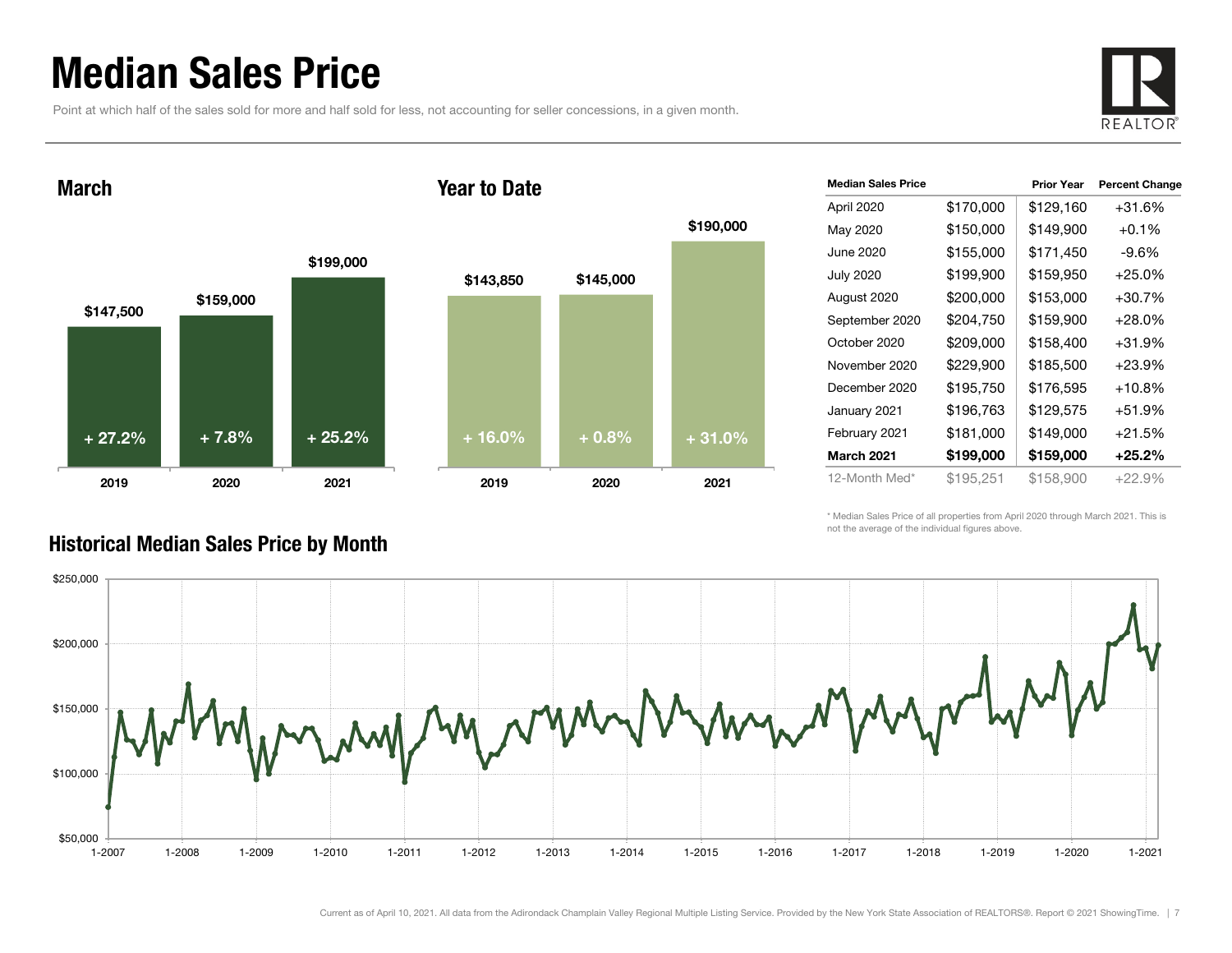### Average Sales Price

Average sales price for all closed sales, not accounting for seller concessions, in a given month.



\$207,892 \$206,627 \$395,156 2019 2020 2021 March\$196,594 \$202,165 2019 2020 2021 + 23.8% $\%$  - 0.6% + 91.2% + 13.0% + 2.8% + 58.4%

#### Year to Date



\* Avg. Sales Price of all properties from April 2020 through March 2021. This is not the average of the individual figures above.



#### Historical Average Sales Price by Month

\$320,154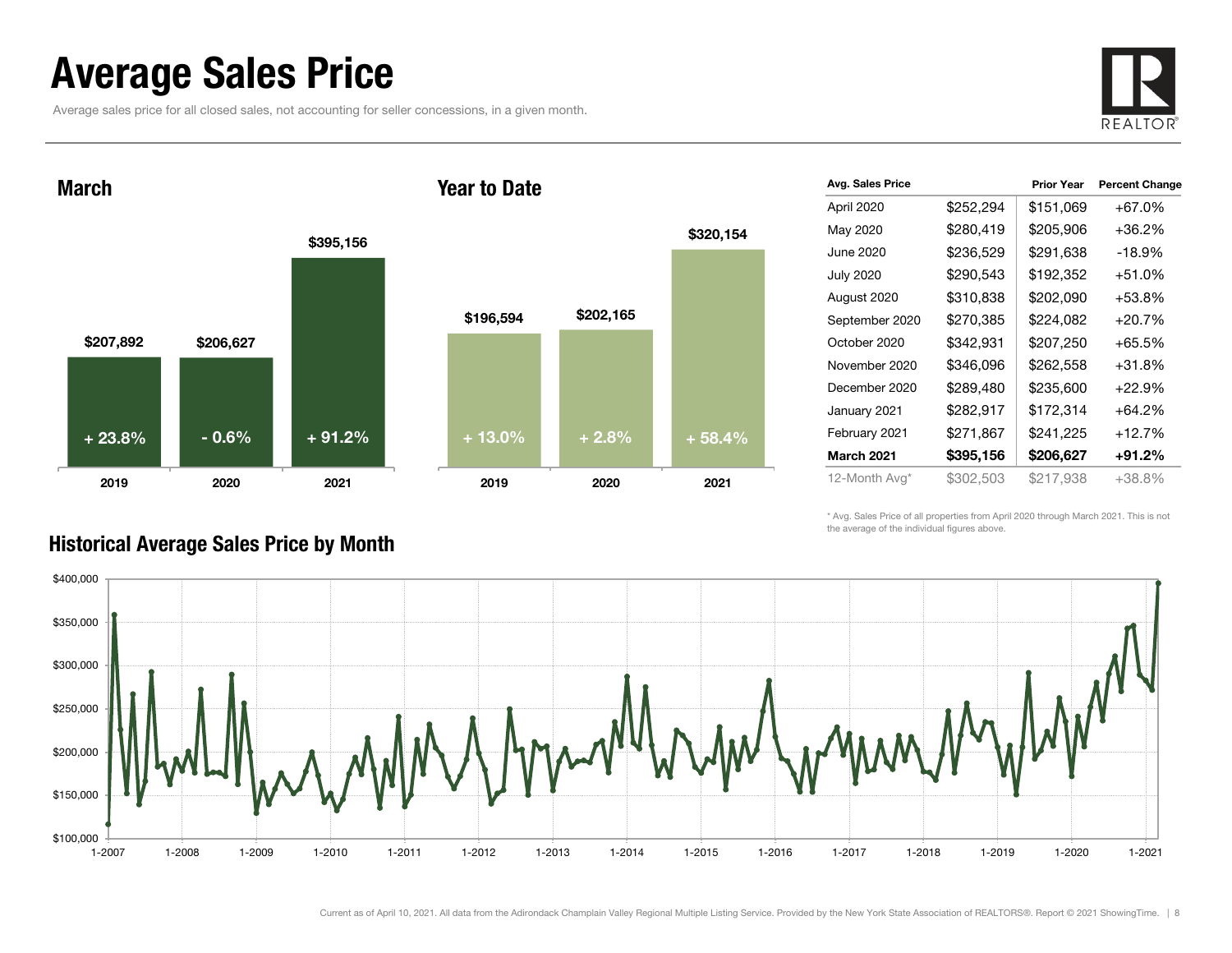### Percent of List Price Received

Percentage found when dividing a property's sales price by its most recent list price, then taking the average for all properties sold in a given month, not accounting for seller concessions.



93.6% 94.8% 96.5% 2019 2020 2021 March92.9% 94.0% 96.2% 2019 2020 2021 Year to Date+ 0.5% $\%$  + 1.3% + 1.8% - 0.6% + 1.2% + 2.3%

| Pct. of List Price Received |       | <b>Prior Year</b> | <b>Percent Change</b> |
|-----------------------------|-------|-------------------|-----------------------|
| April 2020                  | 93.6% | 94.4%             | $-0.8%$               |
| May 2020                    | 93.9% | 94.4%             | $-0.5\%$              |
| June 2020                   | 94.0% | 94.9%             | $-0.9%$               |
| <b>July 2020</b>            | 94.7% | 94.2%             | $+0.5%$               |
| August 2020                 | 95.6% | 95.5%             | $+0.1%$               |
| September 2020              | 95.6% | 94.9%             | $+0.7%$               |
| October 2020                | 96.2% | 94.8%             | $+1.5%$               |
| November 2020               | 95.7% | 92.8%             | $+3.1%$               |
| December 2020               | 96.3% | 93.9%             | $+2.6%$               |
| January 2021                | 96.6% | 94.0%             | $+2.8%$               |
| February 2021               | 95.6% | 93.0%             | $+2.8%$               |
| <b>March 2021</b>           | 96.5% | 94.8%             | +1.8%                 |
| 12-Month Avg*               | 95.5% | 94.4%             | $+1.2%$               |

\* Average Pct. of List Price Received for all properties from April 2020 through March 2021. This is not the average of the individual figures above.



#### Historical Percent of List Price Received by Month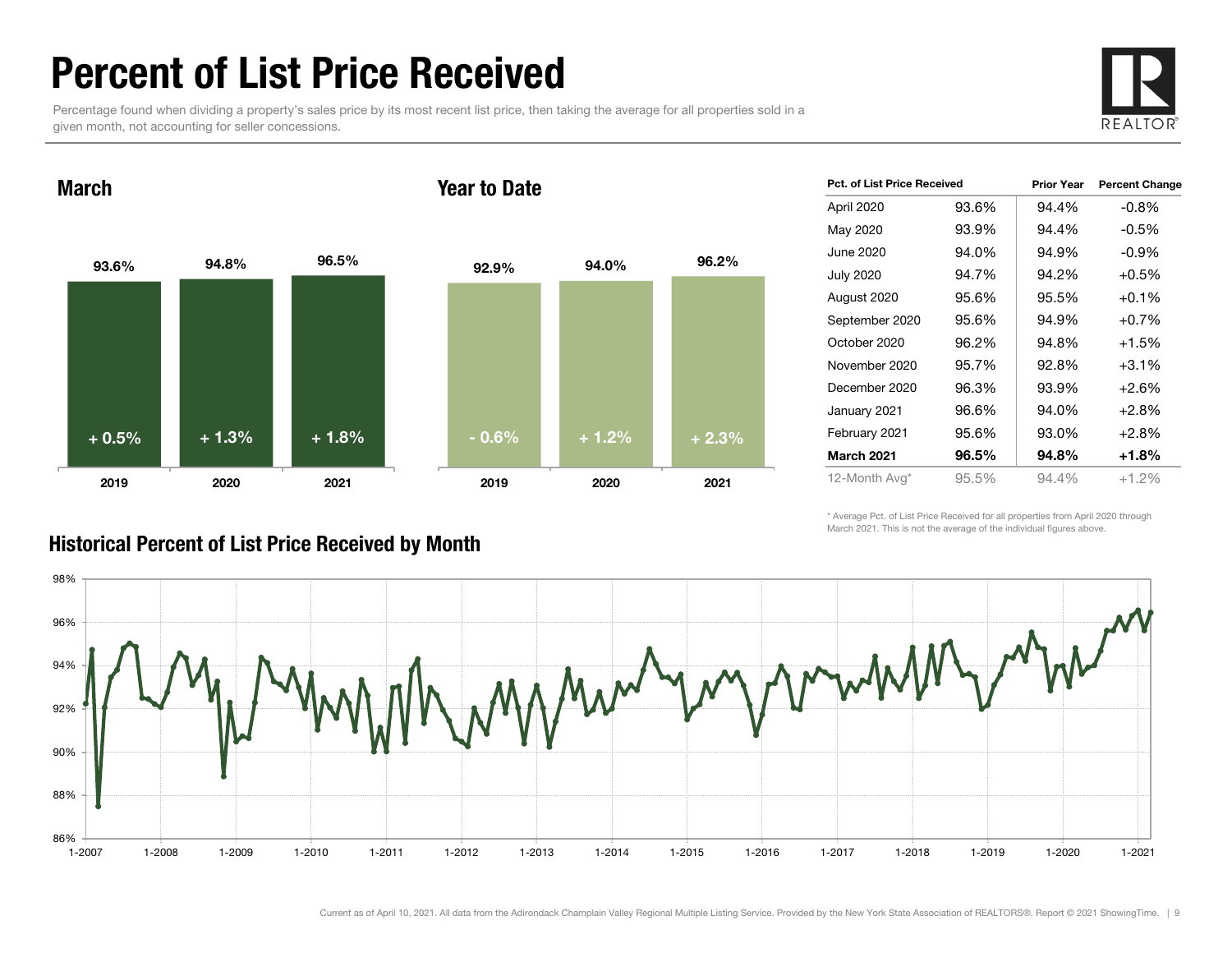# Housing Affordability Index

This index measures housing affordability for the region. For example, an index of 120 means the median household income is 120% of what is necessary to qualify for the median-priced home under prevailing interest rates. A higher number means greater affordability.





| <b>Affordability Index</b> |     | <b>Prior Year</b> | <b>Percent Change</b> |
|----------------------------|-----|-------------------|-----------------------|
| April 2020                 | 189 | 230               | -17.8%                |
| May 2020                   | 216 | 200               | $+8.0%$               |
| June 2020                  | 210 | 179               | $+17.3%$              |
| <b>July 2020</b>           | 165 | 193               | $-14.5%$              |
| August 2020                | 166 | 204               | $-18.6%$              |
| September 2020             | 163 | 195               | $-16.4%$              |
| October 2020               | 161 | 196               | $-17.9%$              |
| November 2020              | 147 | 167               | $-12.0%$              |
| December 2020              | 174 | 175               | $-0.6%$               |
| January 2021               | 174 | 241               | $-27.8%$              |
| February 2021              | 189 | 212               | $-10.8%$              |
| <b>March 2021</b>          | 171 | 199               | $-14.1%$              |
| 12-Month Avg               | 177 | 199               | $-11.1%$              |

#### Historical Housing Affordability Index by Mont h

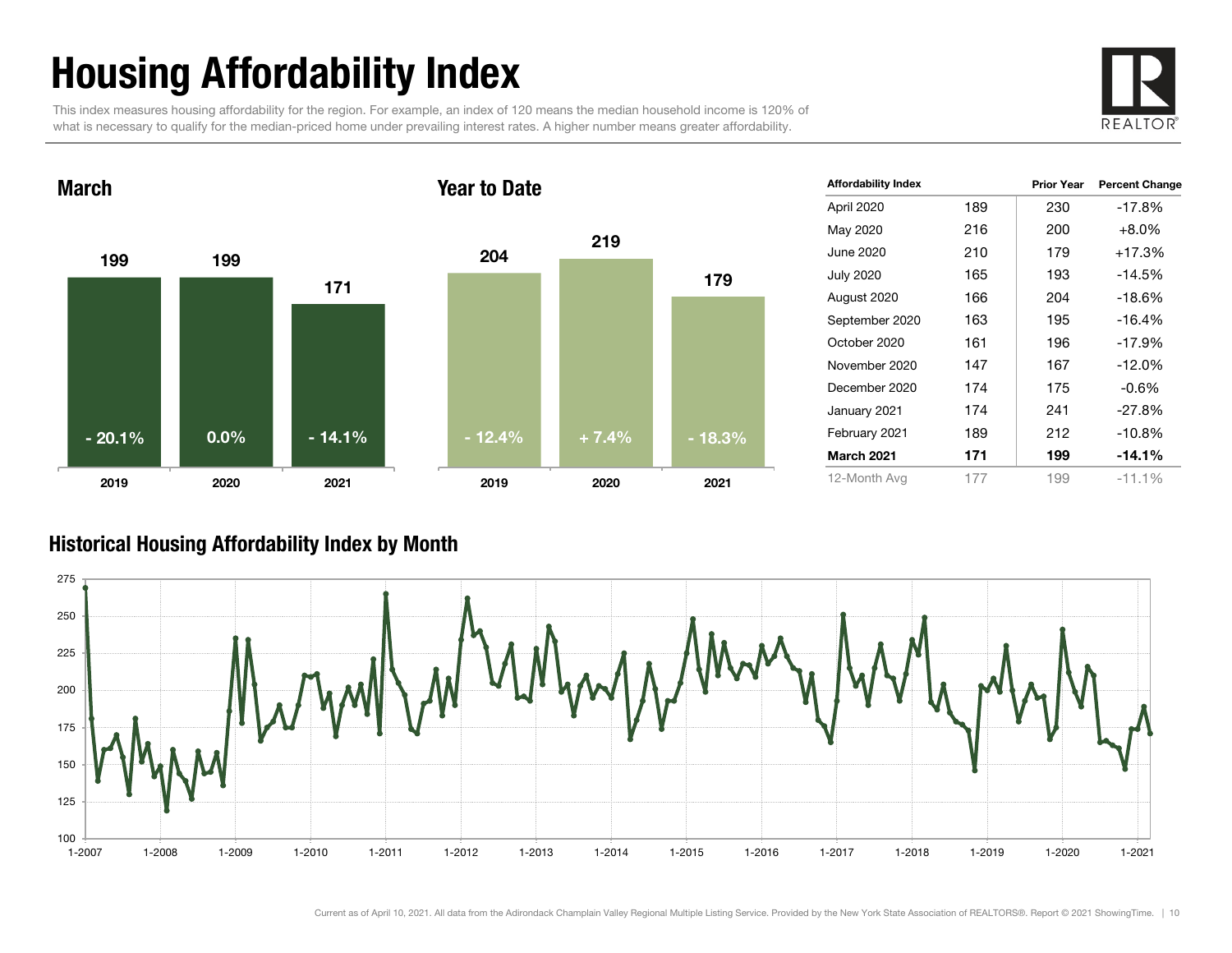### Inventory of Homes for Sale

The number of properties available for sale in active status at the end of a given month.





#### Historical Inventory of Homes for Sale by Month

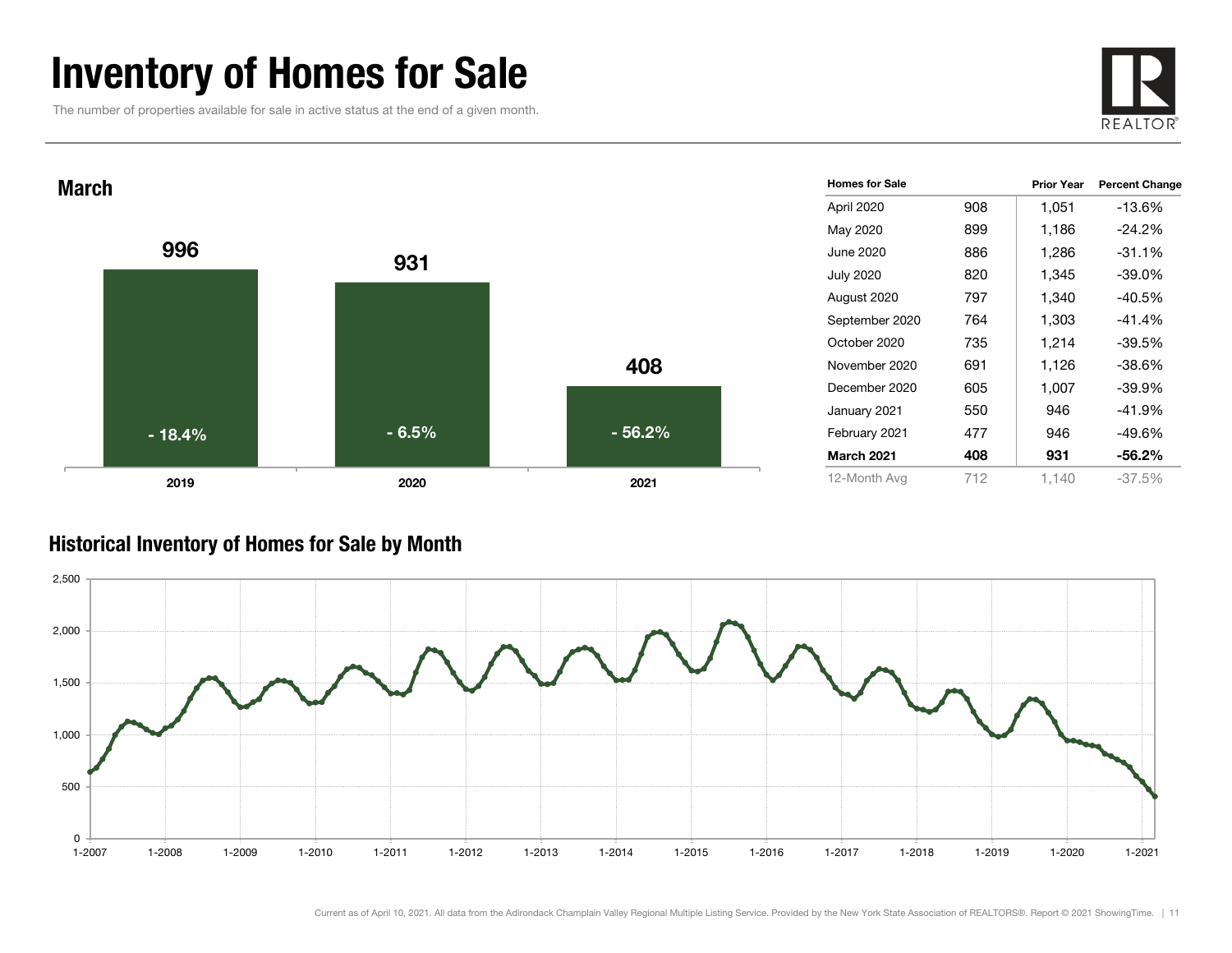### Months Supply of Inventory

The inventory of homes for sale at the end of a given month, divided by the average monthly pending sales from the last 12 months.





#### Historical Months Supply of Inventory by Month



Current as of April 10, 2021. All data from the Adirondack Champlain Valley Regional Multiple Listing Service. Provided by the New York State Association of REALTORS®. Report © 2021 ShowingTime. | 12